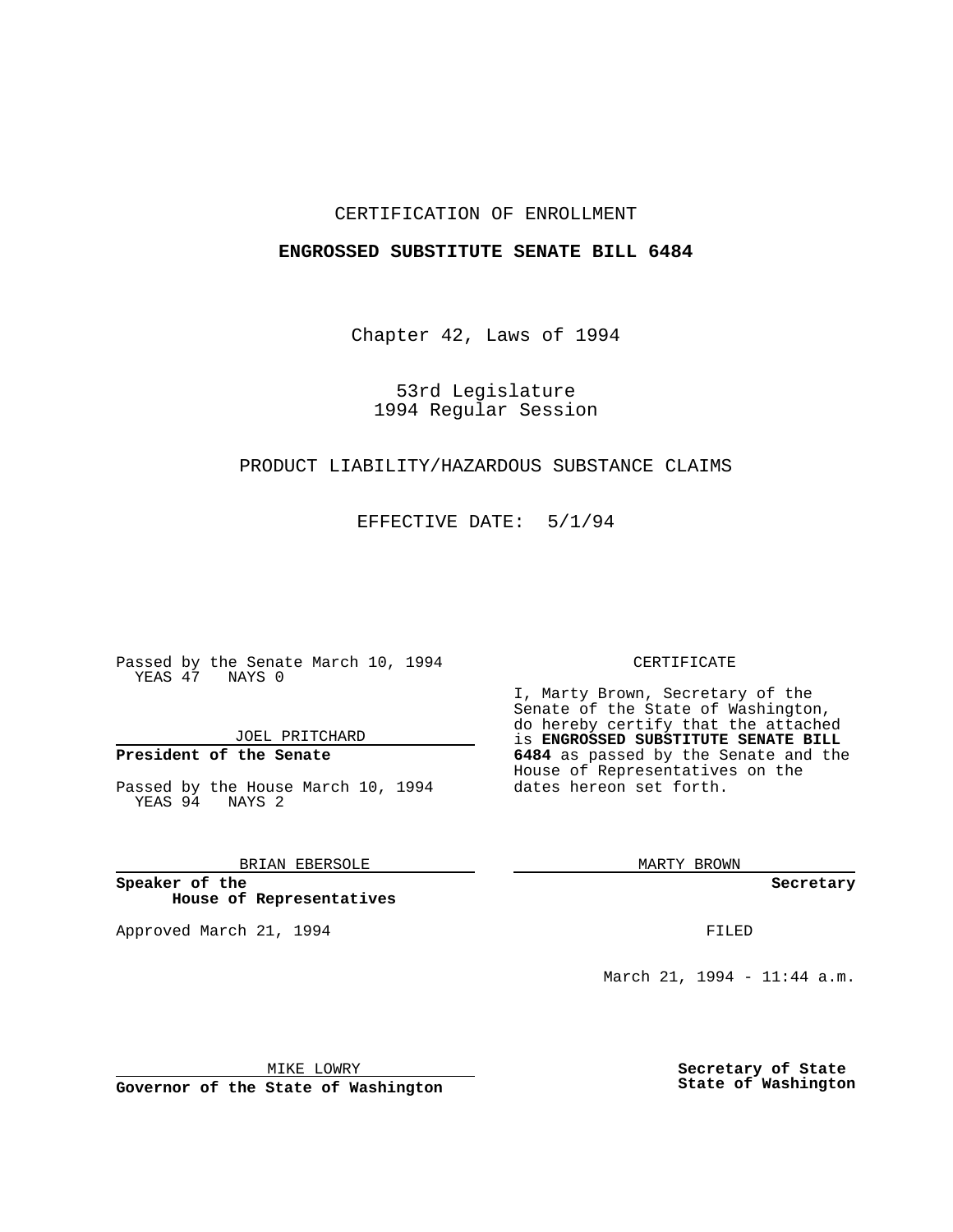# **ENGROSSED SUBSTITUTE SENATE BILL 6484** \_\_\_\_\_\_\_\_\_\_\_\_\_\_\_\_\_\_\_\_\_\_\_\_\_\_\_\_\_\_\_\_\_\_\_\_\_\_\_\_\_\_\_\_\_\_\_

\_\_\_\_\_\_\_\_\_\_\_\_\_\_\_\_\_\_\_\_\_\_\_\_\_\_\_\_\_\_\_\_\_\_\_\_\_\_\_\_\_\_\_\_\_\_\_

AS AMENDED BY THE HOUSE

Passed Legislature - 1994 Regular Session

#### **State of Washington 53rd Legislature 1994 Regular Session**

**By** Senate Committee on Law & Justice (originally sponsored by Senators A. Smith and Nelson; by request of Governor Lowry)

Read first time 02/04/94.

 AN ACT Relating to public hazard claims; adding new sections to chapter 4.24 RCW; creating a new section; repealing RCW 4.24.600, 4.24.610, 4.24.620, and 4.16.380; repealing 1993 c 17 s 4 (uncodified); and providing an effective date.

BE IT ENACTED BY THE LEGISLATURE OF THE STATE OF WASHINGTON:

 NEW SECTION. **Sec. 1.** A new section is added to chapter 4.24 RCW to read as follows:

 The legislature finds that public health and safety is promoted when the public has knowledge that enables members of the public to make informed choices about risks to their health and safety. Therefore, the legislature declares as a matter of public policy that the public has a right to information necessary to protect members of the public from harm caused by alleged hazards to the public. The legislature also recognizes that protection of trade secrets, other confidential research, development, or commercial information concerning products or business methods promotes business activity and prevents unfair competition. Therefore, the legislature declares it a matter of public policy that the confidentiality of such information be protected and its unnecessary disclosure be prevented.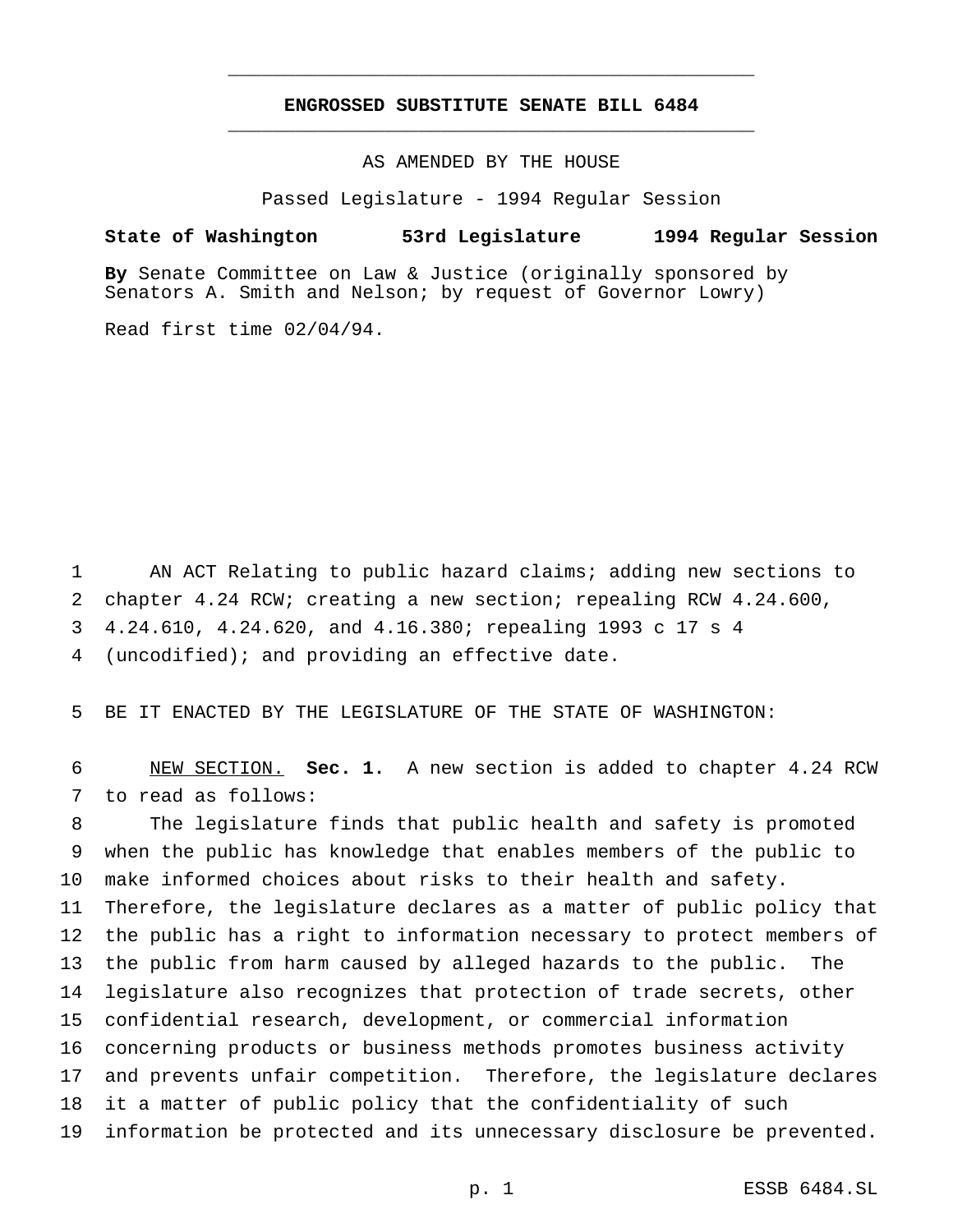NEW SECTION. **Sec. 2.** A new section is added to chapter 4.24 RCW to read as follows:

As used in section 1 of this act and this section:

 (1)(a) "Product liability/hazardous substance claim" means a claim for damages for personal injury, wrongful death, or property damage caused by a product or hazardous or toxic substances, that is an alleged hazard to the public and that presents an alleged risk of similar injury to other members of the public.

 (b) "Confidentiality provision" means any terms in a court order or a private agreement settling, concluding, or terminating a product liability/hazardous substance claim, that limit the possession, disclosure, or dissemination of information about an alleged hazard to the public, whether those terms are integrated in the order or private agreement or written separately.

 (c) "Members of the public" includes any individual, group of individuals, partnership, corporation, or association.

 (2) Except as provided in subsection (4) of this section, members of the public have a right to information necessary for a lay member of the public to understand the nature, source, and extent of the risk from alleged hazards to the public.

 (3) Except as provided in subsection (4) of this section, members of the public have a right to the protection of trade secrets as defined in RCW 19.108.010, other confidential research, development, or commercial information concerning products or business methods.

 (4)(a) Nothing in this chapter shall limit the issuance of any protective or discovery orders during the course of litigation pursuant to court rules.

 (b) Confidentiality provisions may be entered into or ordered or enforced by the court only if the court finds, based on the evidence, that the confidentiality provision is in the public interest. In determining the public interest, the court shall balance the right of the public to information regarding the alleged risk to the public from the product or substance as provided in subsection (2) of this section against the right of the public to protect the confidentiality of information as provided in subsection (3) of this section.

 (5)(a) Any confidentiality provisions that are not adopted consistent with the provisions of this section are voidable by the court.